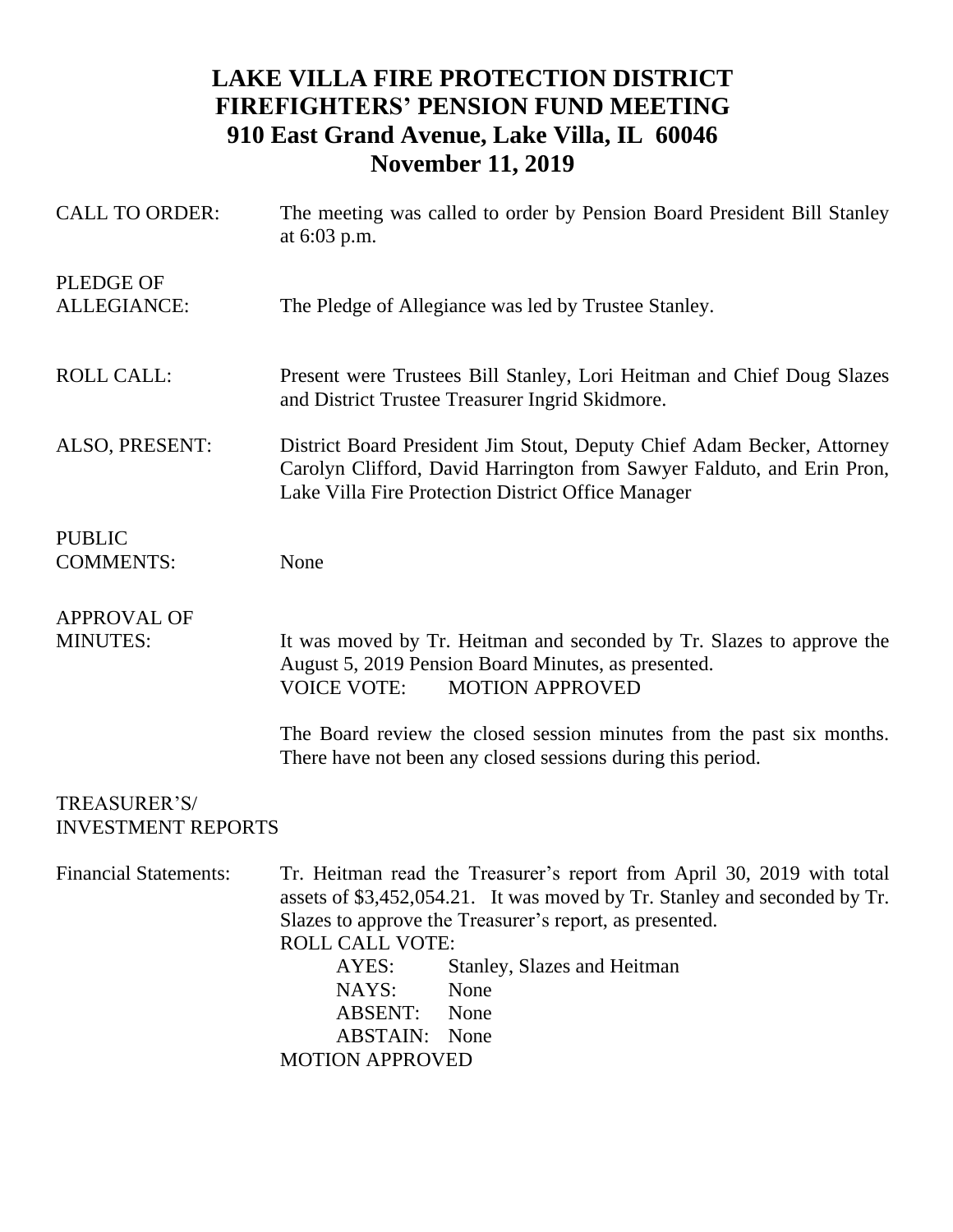Review of Sawyer

Falduto Report: David Harrington from Sawyer Falduto presented the Board with the corrected Quarterly Investment Performance Report from June 30, 2019. Total assets held in the Schwab account at the end of second quarter (June 30, 2019) were \$3,515,145. For the first quarter, the investment return for the portfolio, net of fees, was 9.99%, compared to the benchmark return at 10.24%. It was moved by Tr. Slazes and seconded by Tr. Heitman to approve the corrected Quarterly Investment Performance Report from June 30, 2019.

ROLL CALL VOTE:

AYES: Stanley, Slazes and Heitman NAYS: None ABSENT: None ABSTAIN: None MOTION APPROVED

David Harrington from Sawyer Falduto reported to the Board on the investments held with Charles Schwab. Total assets held in the Schwab account at the end of third quarter (October 31, 2019) were \$3,557,451. For the first quarter, the investment return for the portfolio, net of fees, was 11.39%, compared to the benchmark return at 12.10%. It was moved by Tr. Slazes and seconded by Tr. Heitman to approve the Quarterly Investment Performance Report from October 31, 2019. ROLL CALL VOTE:

AYES: Stanley, Slazes and Heitman NAYS: None ABSENT: None ABSTAIN: None MOTION APPROVED

Investment Policy and/or Asset Allocation: No action needed.

Lauterbach & Amen – Final Actuarial

> It was moved by Tr. Slazes and seconded by Tr. Heitman to approve the final Actuarial Funding Report.

ROLL CALL VOTE:

AYES: Stanley, Slazes and Heitman NAYS: None ABSENT: None ABSTAIN: None MOTION APPROVED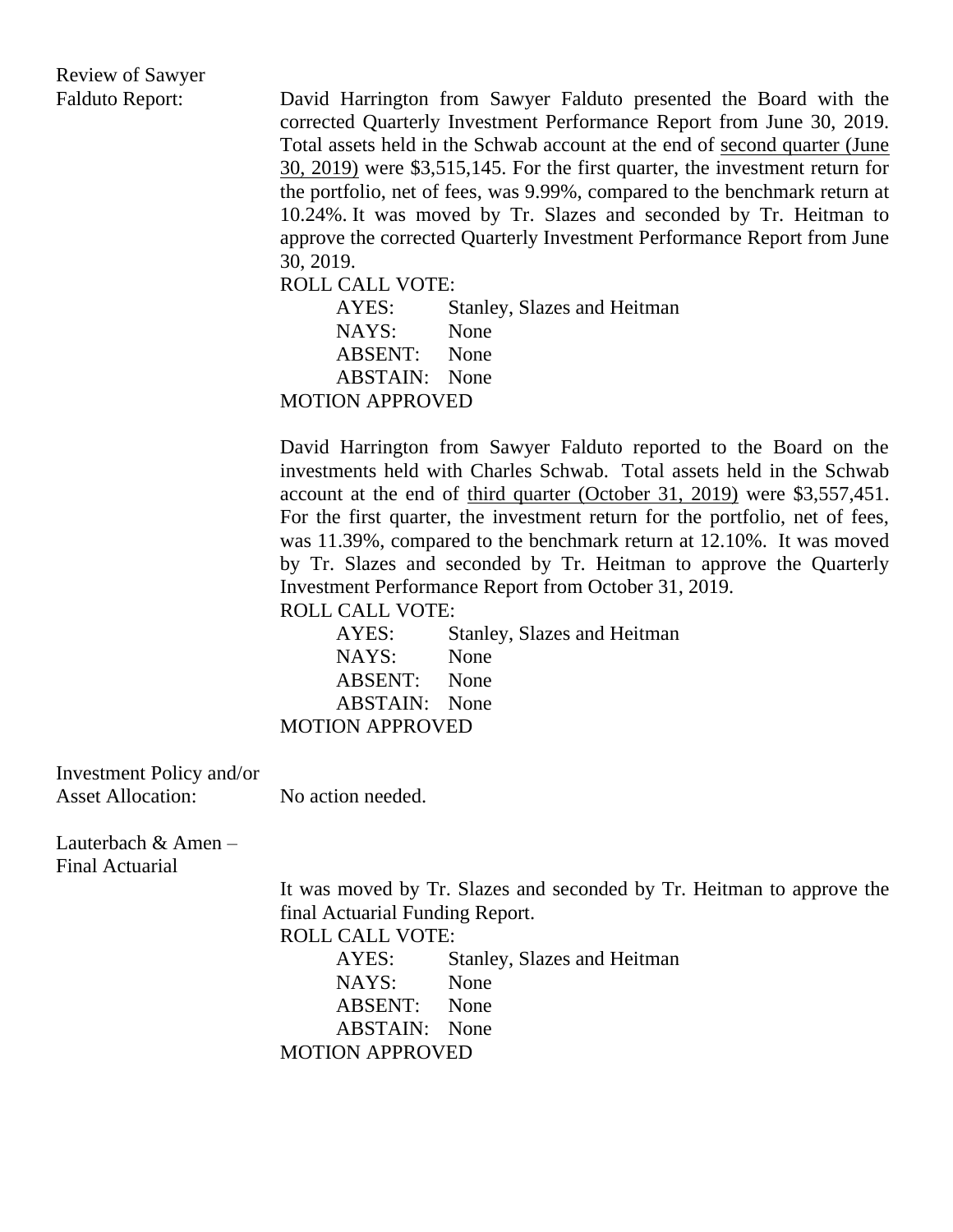| <b>DOI</b> Annual Statement:                          | It was moved by Tr. Slazes and seconded by Tr. Heitman to approve the<br>DOI Annual Statement that was filed by Trustee Heitman.<br><b>ROLL CALL VOTE:</b><br>Stanley, Slazes and Heitman<br>AYES:<br>NAYS:<br>None<br>ABSENT:<br>None<br><b>ABSTAIN:</b> None                                                                                                                |
|-------------------------------------------------------|-------------------------------------------------------------------------------------------------------------------------------------------------------------------------------------------------------------------------------------------------------------------------------------------------------------------------------------------------------------------------------|
| Payment of Bills:                                     | <b>MOTION APPROVED</b><br>It was moved by Tr. Slazes and seconded by Tr. Heitman to approve the<br>payment of bills since the August 5, 2019 meeting in the amount of<br>\$7,117.50.<br><b>ROLL CALL VOTE:</b><br>AYES:<br>Stanley, Slazes and Heitman<br>NAYS:<br>None<br><b>ABSENT:</b><br>None<br><b>ABSTAIN:</b> None<br><b>MOTION APPROVED</b>                           |
| <b>APPLICATIONS FOR</b><br><b>MEMBERSHIP</b>          | It was moved by Tr. Slazes and seconded by Tr. Heitman to accept the<br>pension application for membership for Richard Reich on the start date of<br>their fulltime employment with the District.<br><b>ROLL CALL VOTE:</b><br>AYES:<br>Stanley, Slazes and Heitman<br>NAYS:<br>None<br><b>ABSENT:</b><br>None<br><b>ABSTAIN:</b> None<br><b>MOTION APPROVED</b>              |
| <b>OLD BUSINESS</b>                                   |                                                                                                                                                                                                                                                                                                                                                                               |
| <b>Resolution for Signatory</b><br>Authority:         | Tabled                                                                                                                                                                                                                                                                                                                                                                        |
| <b>Draft of Board Rules:</b>                          | Tabled                                                                                                                                                                                                                                                                                                                                                                        |
| Special Election: Two<br><b>Active Trustee Seats:</b> | Tabled                                                                                                                                                                                                                                                                                                                                                                        |
| <b>NEW BUSINESS</b>                                   |                                                                                                                                                                                                                                                                                                                                                                               |
| Tax Levy<br>Recommendation:                           | The Board reviewed the Outside the Cap letter and Municipal Compliance<br>report that were prepared by Lauterbach $\&$ Amen, along with the Tax<br>Levy Request letter prepared by Attorney Carolyn Clifford. It was moved<br>by Tr. Slazes and seconded by Tr. Heitman to make a Tax Levy request to<br>the District Board for \$222,056, based on the normal cost component |